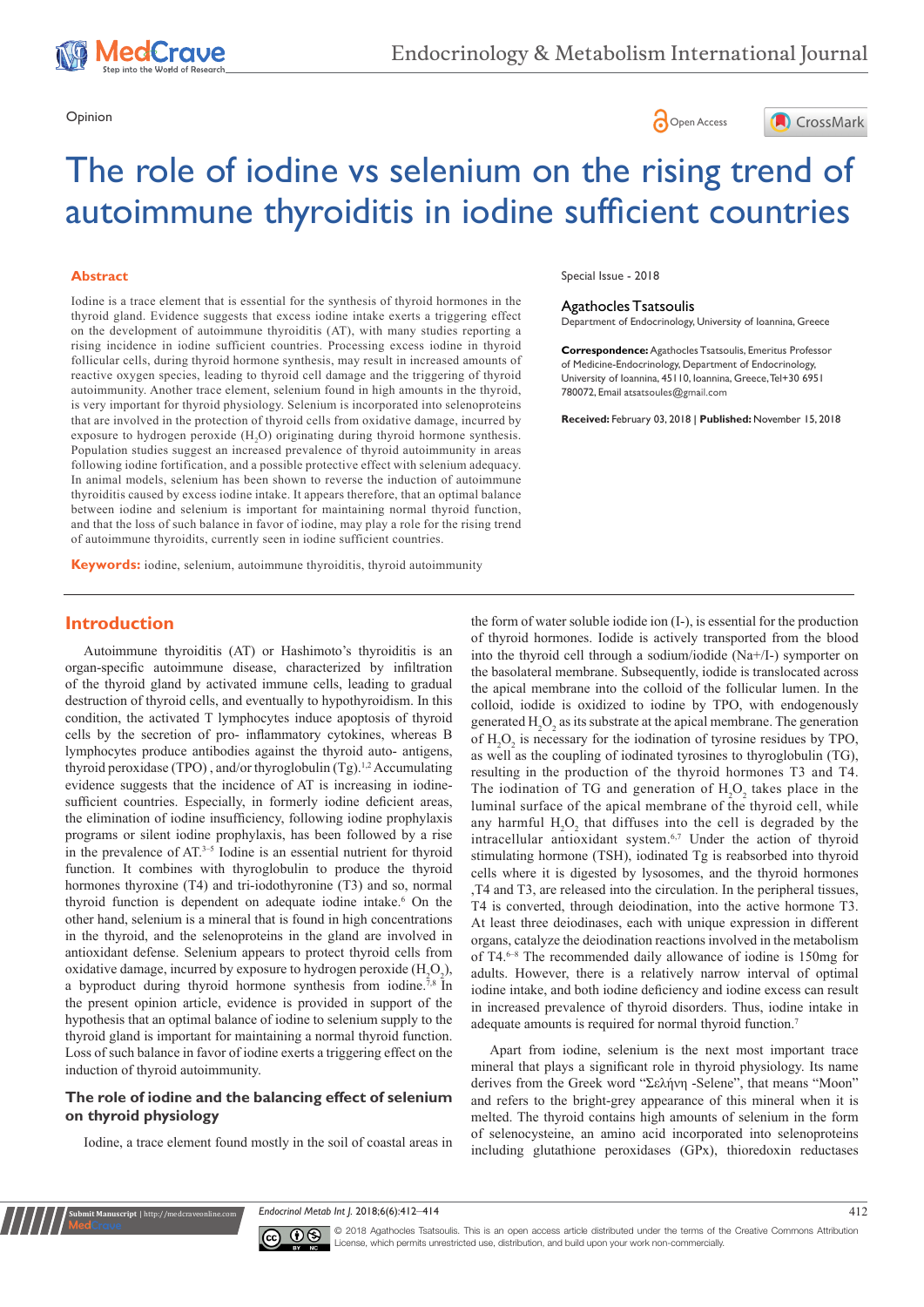(TRx), and iodothyronine deiodinases (IDD). These enzyme proteins play an important role in protecting thyroid cells from oxidative damage and, also, in thyroid hormone metabolism. The glutathione peroxidases, catalyze the conversion of  $H_2O_2$  into water, which protects the thyroid gland from oxidative damage. GPx3 and GPx1 catalyze this reaction, and GPx4 removes excess lipid hydro peroxides in the mitochondria, protecting them from damage. The iodothyronine deiodinase enzymes catalyze the conversion of inactive T4 to the active thyroid hormone, T3. In particular, the deiodinases DIO1 and DIO2 activate T4 to T3 by removing the 5′-iodine. In contrast, DIO1 and DIO3 enzymes can prevent T4 from being activated, by converting it to reverse T3. A third selenoprotein enzyme is Selenoprotein S, that is involved in controlling the inflammatory response in the endoplasmic reticulum.9,10 Ιt appears that iodine, in adequate amounts, is essential for thyroid hormone production by the thyroid gland. On the other hand, selenium is also important for the protection of the thyroid cells from oxidative damage during thyroid hormone synthesis from iodine.<sup>11</sup> Therefore, the iodine to selenium ratio in the thyroid gland should be kept optimal in order to maintain a normal thyroid function. The currently recommended dietary intake of selenium in humans ranges from 60 to 75μg per day. This is based on the amount of selenium intake, that is needed to induce the maximal activity of GPX in plasma or erythrocytes.10 The daily intake of selenium is variable according to geographical area. In general, reduced selenium levels are found in smokers, in the elderly, in subjects with major gut problems, and in those with high consumption of alcohol and coffee.<sup>10</sup>

### **The role of iodine to selenium imbalance in the induction of autoimmune thyroiditis**

Autoimmune thyroiditis is a multi factorial disorder, with genetic and environmental risk factors contributing to its pathogenesis. It appears that, in genetically susceptible individuals, environmental factors exert a triggering effect on thyroid autoimmunity.<sup>2</sup> It is believed that certain environmental factors may increase immunogenicity of thyroid auto-antigens, enhance antigen presentation in the thyroid gland, and induce a breakdown of immune tolerance, leading to autoimmune reaction against thyroid-specific antigens. As a result, a large number of activated T lymphocytes as well as antibody producing B lymphocytes invade the thyroid gland. Th1 and Th17 immune responses predominate with increased production of proinflammatory cytokines by activated T lymphocytes, resulting in thyroid cell apoptosis and eventually in clinical hypothyroidism.<sup>1,2</sup> Among the environmental factors, implicated in the development of thyroid autoimmunity, excess iodine intake and a relative selenium deficiency appear to play a predominant role.<sup>3,11</sup> Although adequate iodine intake is essential for normal thyroid function, data from epidemiological and clinical studies suggest that excessive iodine intake is associated with increased prevalence of thyroid autoimmunity and hypothyroidism. $3-5$  On the other hand, in patients with AT and subclinical hypothyroidism, restricting iodine intake results in decreased TSH levels, further supporting the view, that iodine in excess can induce thyroid autoimmunity.12 In addition, data from experimental animal studies suggest that excessive ingestion of iodine can act as an environmental trigger for AT. In genetically prone to thyroiditis animal models, excess iodine intake has been shown to increase the incidence and severity of the disease.<sup>13</sup>

Further studies have shown that iodine induces cytokine and chemokine-mediated lymphocytic infiltration in the thyroid parenchyma of autoimmune prone individuals, which is critical for the generation of thyroid auto- antibodies and thyroiditis.<sup>3</sup> Excess iodine -induced oxidative stress and consequential oxidative cell injury has been proposed as a potential trigger for this lymphocytic response.<sup>14</sup> Excessive iodine may also alter the conformation of thyroglobulin, and augment the antigenicity of the molecule by increasing the affinity of its determinants for the T-cell receptor.15 Thus, excess iodine intake will eventually induce a breakdown of immune tolerance leading to an autoimmune reaction against thyroid auto-antigens and the development of AT. On the other hand, recent evidence suggests that adequate selenium status is protective against iodine-induced thyroid autoimmunity.<sup>16</sup> A recent study from China, compared two countries differing in selenium intake and found that thyroid autoimmunity was lower in the country with adequate selenium intake. Moreover, higher serum selenium was associated with lower odds of developing AT. Both countries had a higher than adequate iodine intake, which presumably accounted for the high prevalence of thyroid disease.<sup>17</sup> In short, these data indicate, that adequate selenium status may be protective against thyroid autoimmunity resulting from high iodine intake. Further studies have shown that, people living in areas with low selenium content in the soil, are more likely to develop AT.<sup>18</sup> Furthermore, in patients with thyroid autoimmunity, serum selenium levels tended to be lower compared with healthy controls.<sup>19</sup>

 Apart from the clinical data, above, data from animal studies also support the concept that selenium supplementation may prevent iodine-induced thyroiditis in animal models of autoimmune thyroid disease.20 Interestingly, it has been shown that, apart from protecting the thyroid cells against oxidative damage, selenium supplementation increased the frequency of T regulatory cells (Treg), that were reduced by high iodine intake.<sup>21</sup> It is believed that Treg cells establish and maintain self -tolerance by suppressing response to self-antigens and preventing excessive immune responses to the host. On the other hand, deficits in Treg cell numbers or function may lead to autoimmune diseases.22 This information implies that an optimal iodine to selenium balance is also needed to maintain proper Treg cell populations, and that selenium supplementation may restore normal regulation of autoimmunity. While adequate selenium status is protective against iodine- induced AT, in the case of combined iodine and selenium deficiency, normalizing selenium without prior iodine supplementation may aggravate hypothyroidism.<sup>23</sup> This may occur through an increase in thyroid metabolism via selenium containing deiodinases, exaggerating further the hypohyroxinemia. It appears that an imbalance in the iodine to selenium ratio in favor of iodine may play an important role in the mechanism of iodine-induced AT. In light of the above information, studies in humans have examined the efficacy of selenium supplementation in modifying the autoimmune process in patients with chronic AT. Overall, these studies have shown that selenium supplementation may cause a decline in anti-TPO antibody titers and an improvement in thyroid echogencitiy.<sup>24</sup> Promising are also preliminary data showing that selenium administration may have a protective role in pregnant women with AT.25 However; the clinical significance of such intervention is not yet established. Further studies are awaited to determine the role of selenium supplementation in modifying the natural history of AT.

### **Conclusions and future perspectives**

Evidence from clinical research suggests that excess iodine intake can act as an environmental risk factor for the development of autoimmune thyroid disease in populations of iodine sufficient countries. Similarly, in animal studies high iodine intake may exacerbate a pre-existing autoimmune thyroiditis. It is believed that redundant  $H_2O_2$  are generated during oxidation and organification of